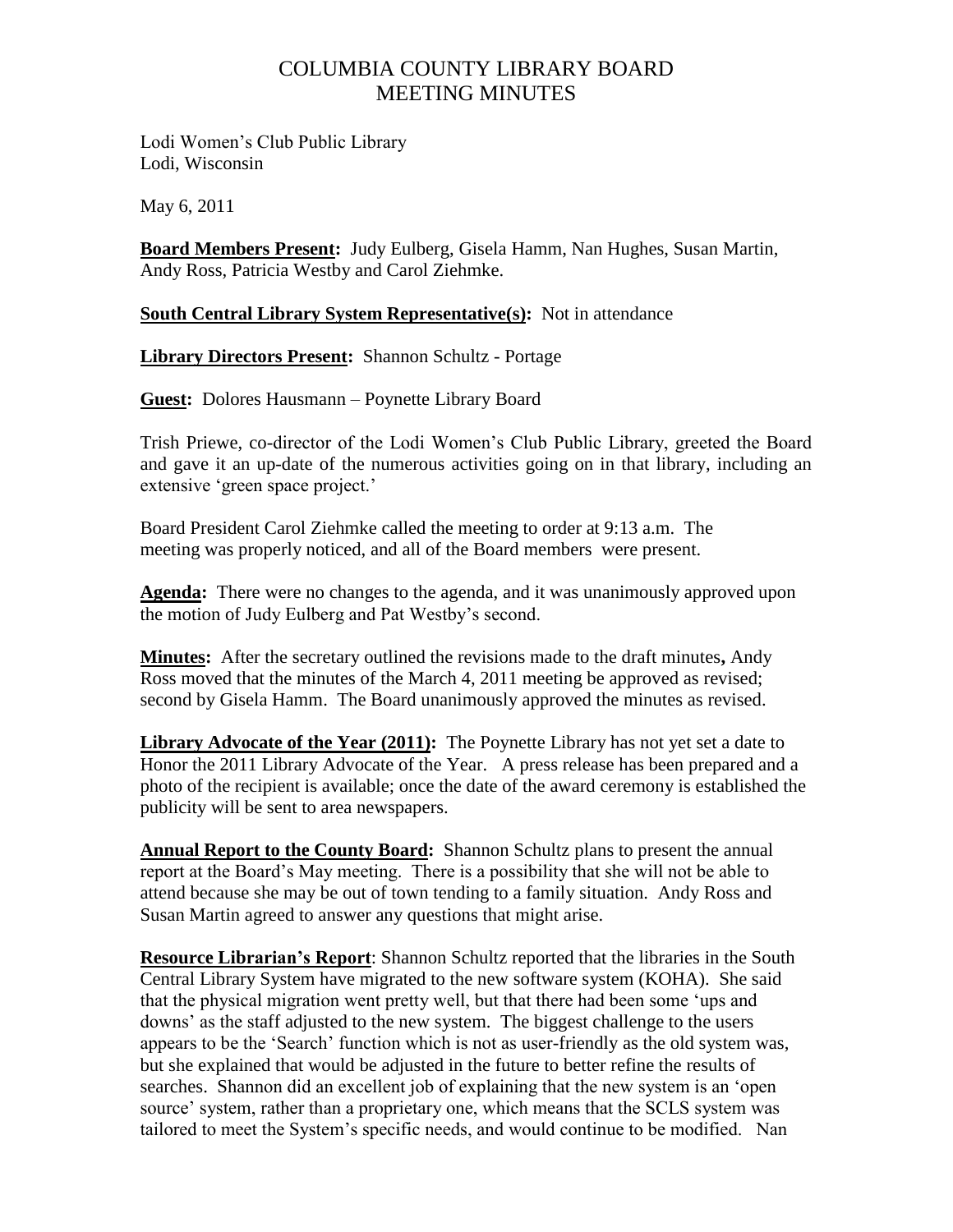Hughes reported that she had worked with the fourth and fifth graders in her school to introduce them to the new system, and that they liked it and that it is "kid friendly."

Shannon also reported on the recent activity regarding the State budget and its impact on libraries. Funding for Badger Link has been restored, but the Maintenance of Effort clause has been eliminated.

In her role as the Portage Library Director, Shannon makes regular reports to the city"s Common Council. Her last report was on the Return on Investment made by libraries to the community, and her next one will discuss the importance of free access to information.

Gisela Hamm announced that the Kilbourn Public Library is closed as its staff makes the move to its newly completed addition. She explained its warm, inviting atmosphere, and that the architects and construction firm did an excellent job in ensuring that the addition blended seamlessly with the original building. The Board will be invited to attend an Open House at the library, probably sometime in June.

That was followed by a brief discussion about the SCLS proposal to award its staff temporary increases of 5.8% to cover their contributions to the WRS if required in 2011.

**South Central Library System Report:** There was no SCLS report since Cheryl Becker was attending the WPLA conference.

**Library Visits:** Nan Hughes visited both the Portage and Columbus libraries. She said that the Columbus library is working on an expansion feasibility study, and on meeting the diverse needs of the community. Nan was impressed with the long and interesting history of the Columbus Library. In Portage, she learned more about the library's plans for renovation/expansion, and the work that the Director is doing on defining the role of the library in the community. She noted that she felt the atmosphere in the library was warm and welcoming, and that it seemed like a good source of information for new residents of the area. Nan also shared copies of the Fast Facts put together by the Columbus Library

Pat Westby visited the Lodi Library, and reported that the number of programs offered by the library continues to grow. She also quoted the former Director of the Lodi Library, Peg Hilliker, who said that libraries were a "place of refuge and thinking." Pat feels that is an apt description of the Lodi Library.

Carol Ziehmke visited the Kilbourn Public Library in the Dells to see how the library uses "Skype." At that time, she was given a tour of the library addition and was most impressed with it.

**Communications with Public Officials:** The group debated whether the Board should contact local, county and state officials to emphasize the importance of community libraries and the role they play in ensuring the public's access to information. It was agreed that libraries need to step up and advocate for themselves, and to concentrate their efforts on local officials. It was suggested that libraries combine their programs with activities that local service organizations sponsor in their communities to enhance their